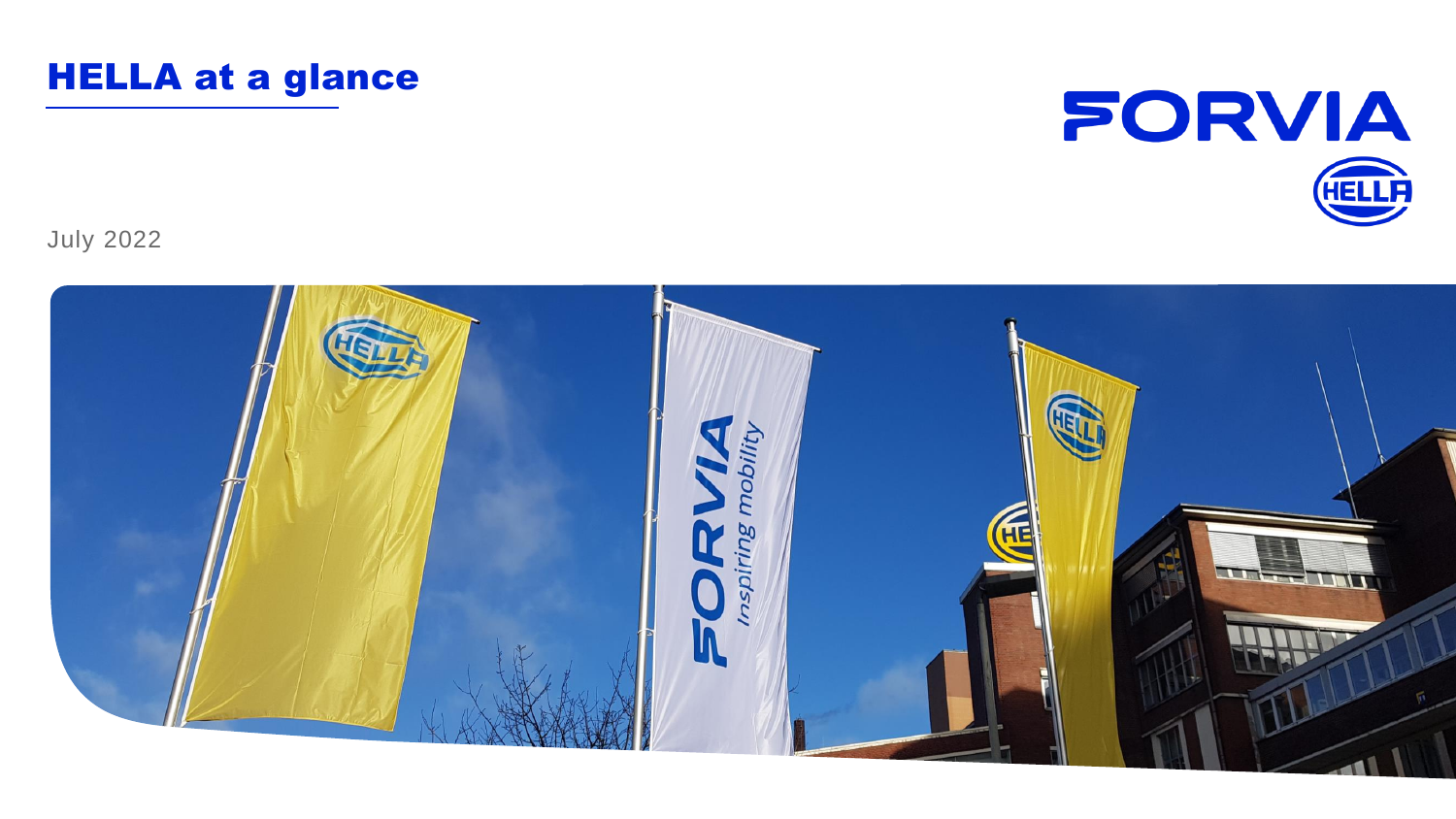# A new global leader uniquely positioned to grow and accelerate innovation…

FORVIA

| <b>Six</b>                                                              | 150,000                             | 300             |
|-------------------------------------------------------------------------|-------------------------------------|-----------------|
| <b>Business Groups</b>                                                  | employees                           | sites           |
| <b>1 of 2</b><br>vehicles<br>worldwide equipped<br>with FORVIA products | FORVIA<br><b>Inspiring mobility</b> | 42<br>countries |
| 80                                                                      | 35,000                              | 150             |
| <b>OEM</b> customers                                                    | engineers                           | nationalities   |

… creating the 7th largest auto supplier

2025 ambition

> € 33 billion Revenue

 $> 15.5\%$ EBITDA margin

 $> 8.5\%$ Operating margin

Net Cash Flow generation (% of Sales)

 $> 5\%$ 

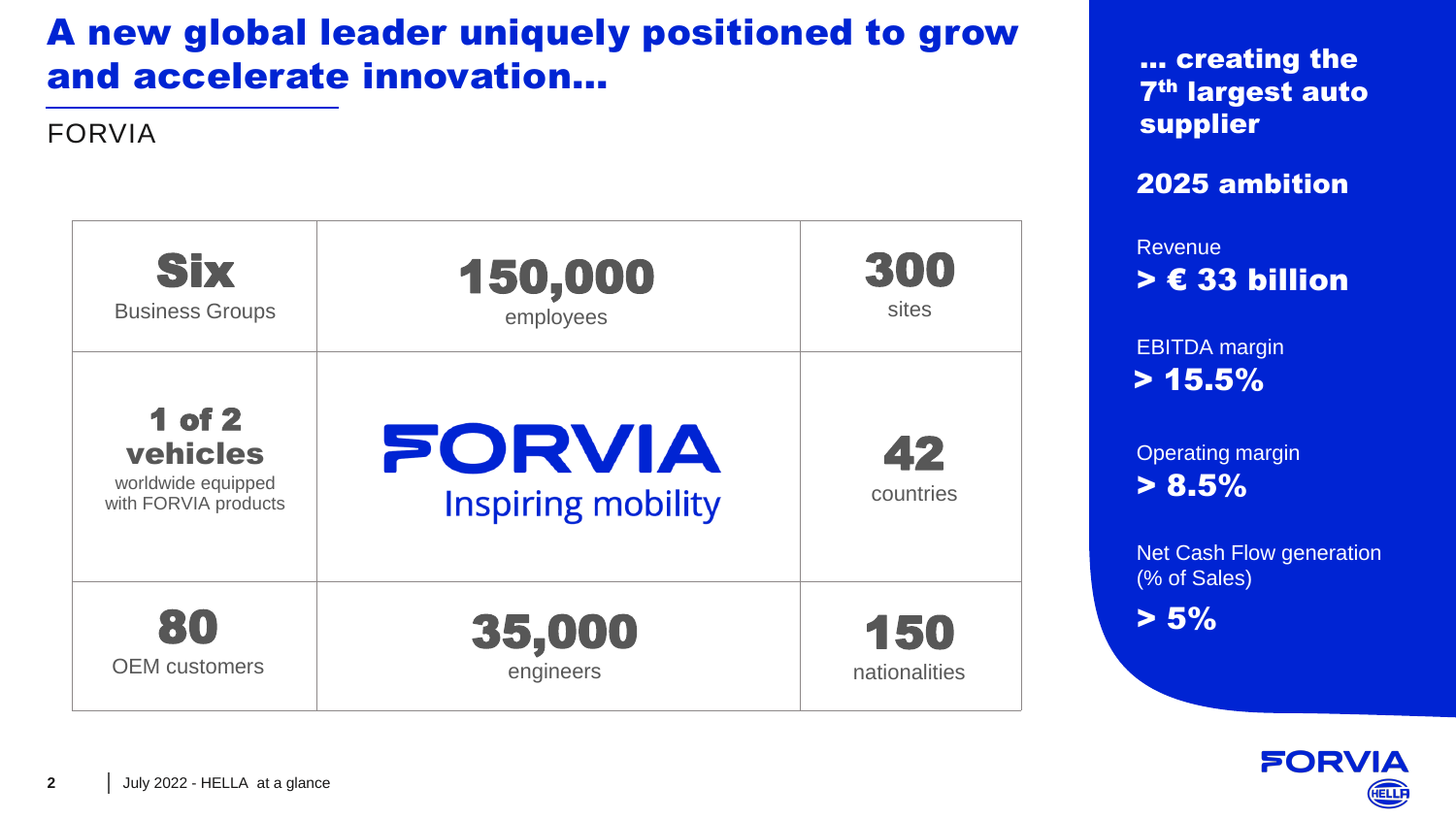### Six world class Business Groups are the operational backbone of the factual FORVIA Group

Business Groups



Faurecia activities based in Nanterre (France) or Saitama (Japan)

HELLA activities based in Lippstadt (Germany)

*The 2 entities will cooperate intensively to drive synergies and develop the business*

*The BG will cooperate with corresponding businesses at Faurecia to drive synergies and develop the business* 

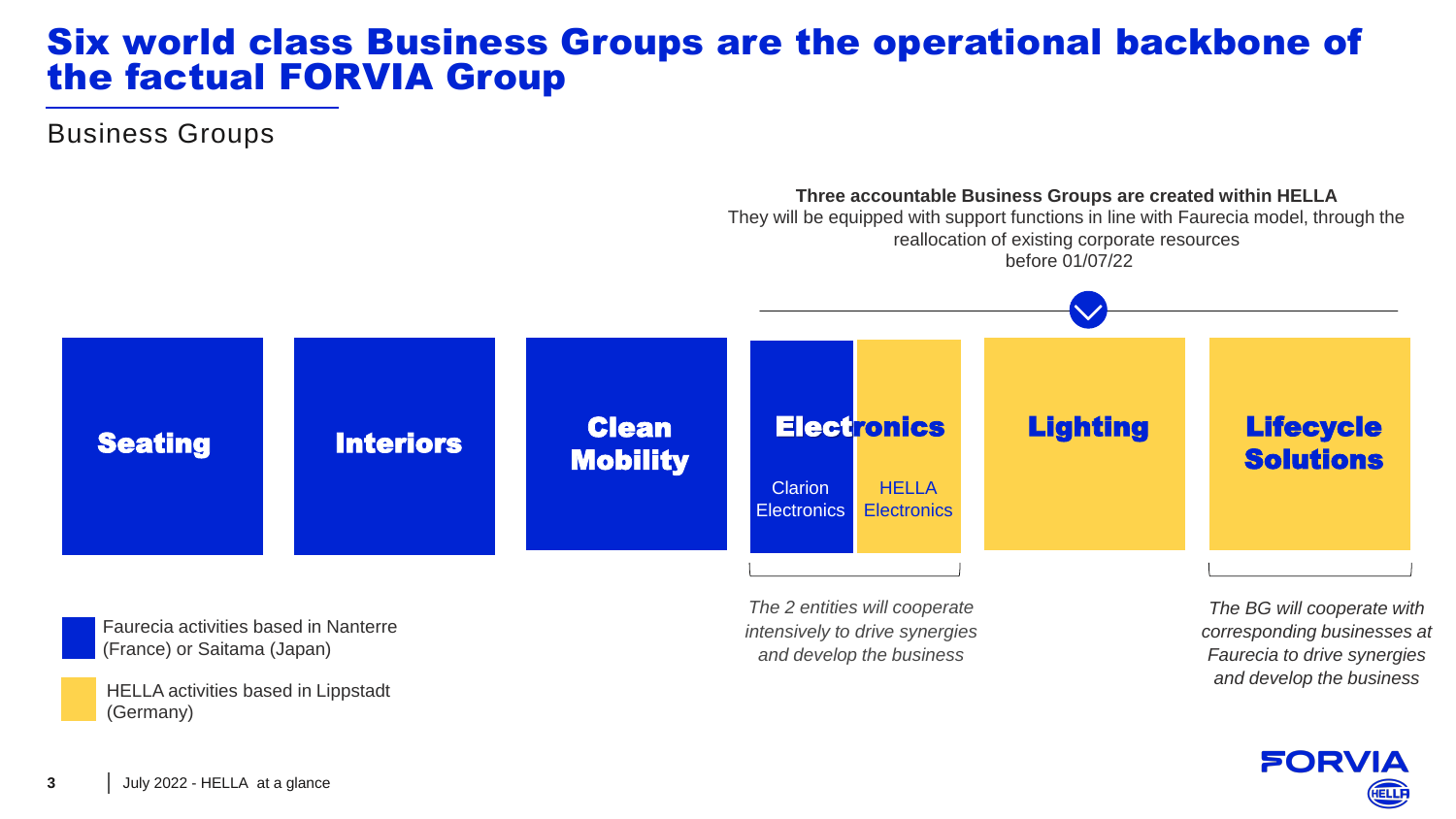### HELLA stands for high-performance lighting technology, automotive electronics and Lifecycle Solutions

#### Business portfolio



- Rear combination lamps
- **•** Interior lighting
- Car body lighting

■ Automated driving

- **Example 1** Lighting and body electronics
- **Energy management**

#### Lifecycle Solutions

#### Product lines:

- Independent Aftermarket
- Workshop Solutions
- Special Original Equipment

| 岡                  | € 2.9 billion (45%) | € 2.5 billion (39%) | € 0.9 billion (14%) |                             |
|--------------------|---------------------|---------------------|---------------------|-----------------------------|
| <b><u> 222</u></b> | ~19,000             | ~11,000             | $-4,000$            |                             |
| <b>Automotive</b>  |                     |                     | <b>Aftermarket</b>  | <b>Special Applications</b> |

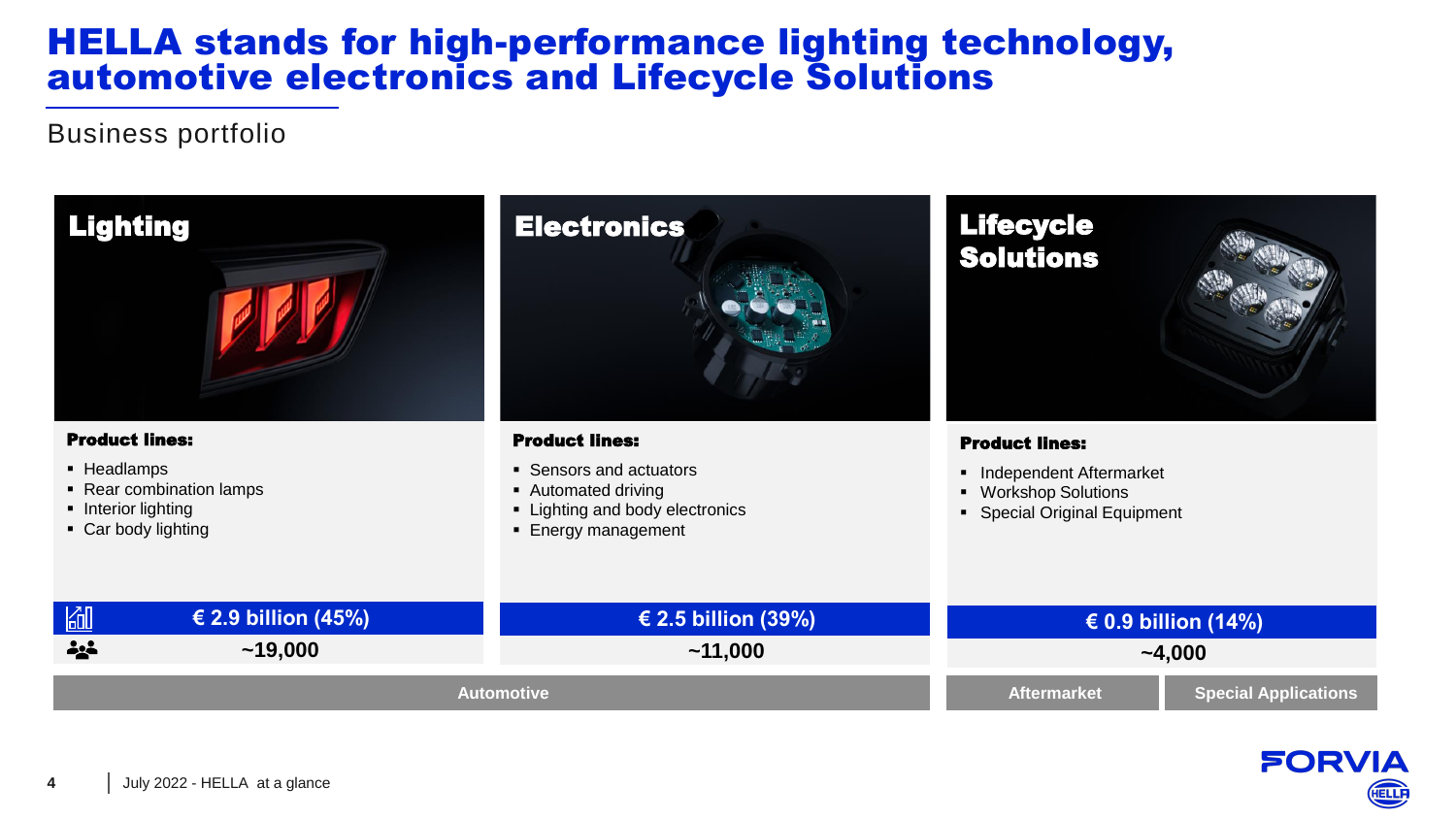### HELLA has been a close and reliable partner to the automotive industry for over 120 years

HELLA in overview



in around 35 countries

**FORVIA**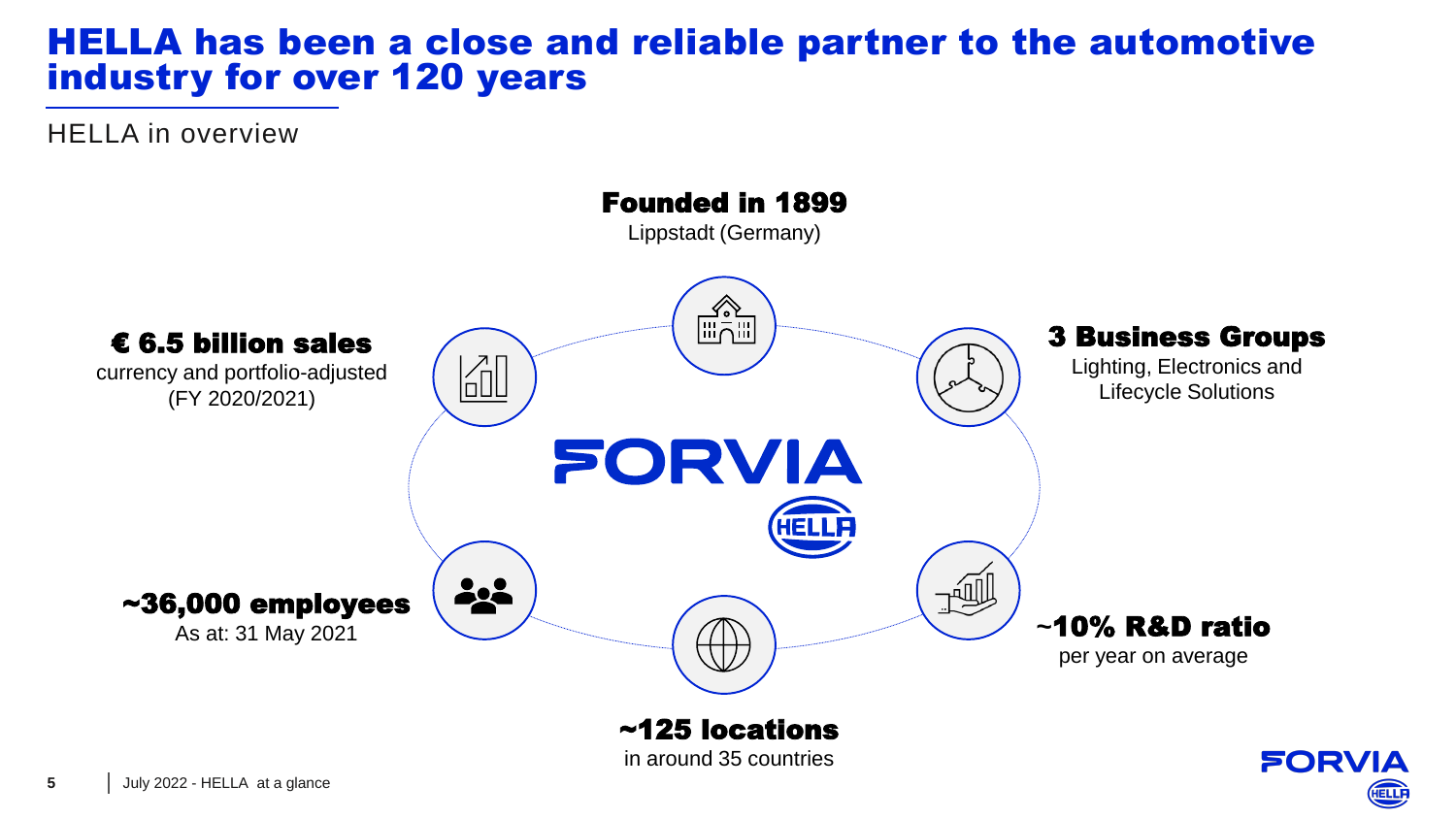### The history of HELLA: from the first acetylene lamp to the chip-based headlamp

### Company history



**Company Highlights Product Highlights** 

**FORVIA** 

**6**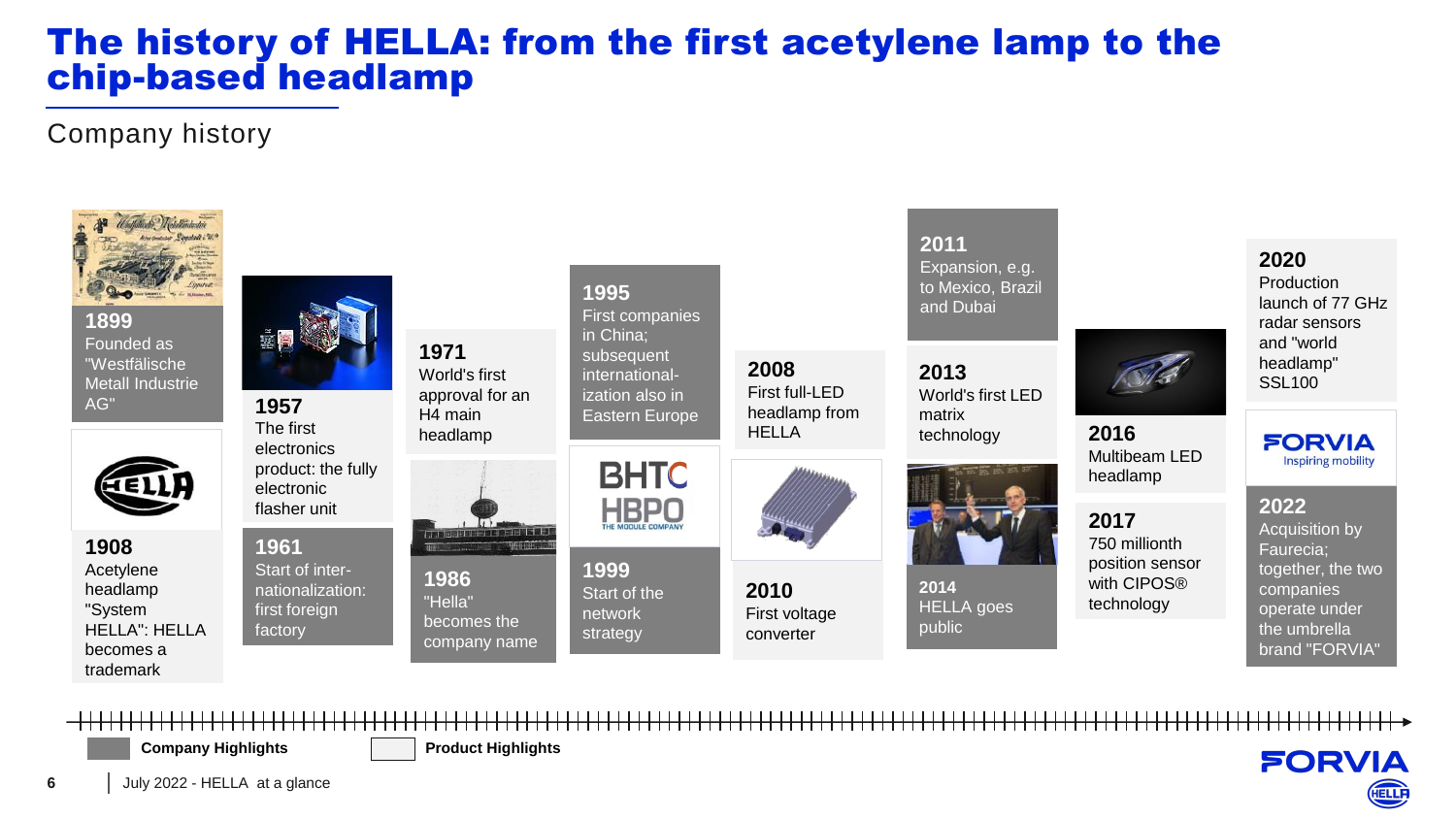# HELLA maintains a high degree of customer proximity and seizes growth opportunities in all regions

International presence



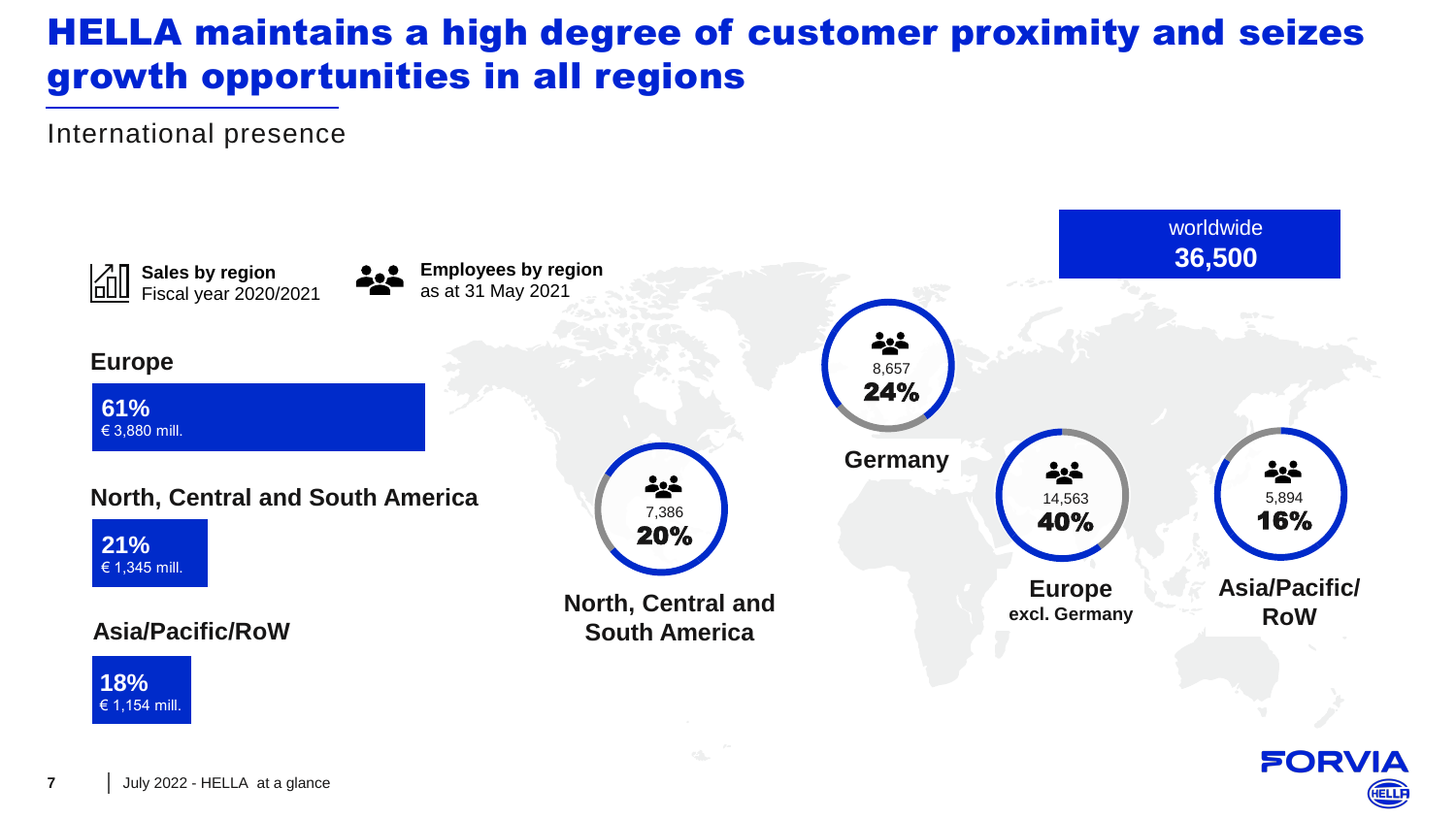# HELLA is led by an experienced management team

Management Board



Michel Favre CEO, Purchasing, Quality, Legal and Compliance



Yves Andres Automotive Lighting



Dr. Lea Corzilius Human Resources, Lifecycle Solutions



Bernard Schäferbarthold Finance, Controlling, Information Technology and Process Management



Björn Twiehaus Automotive Electronics

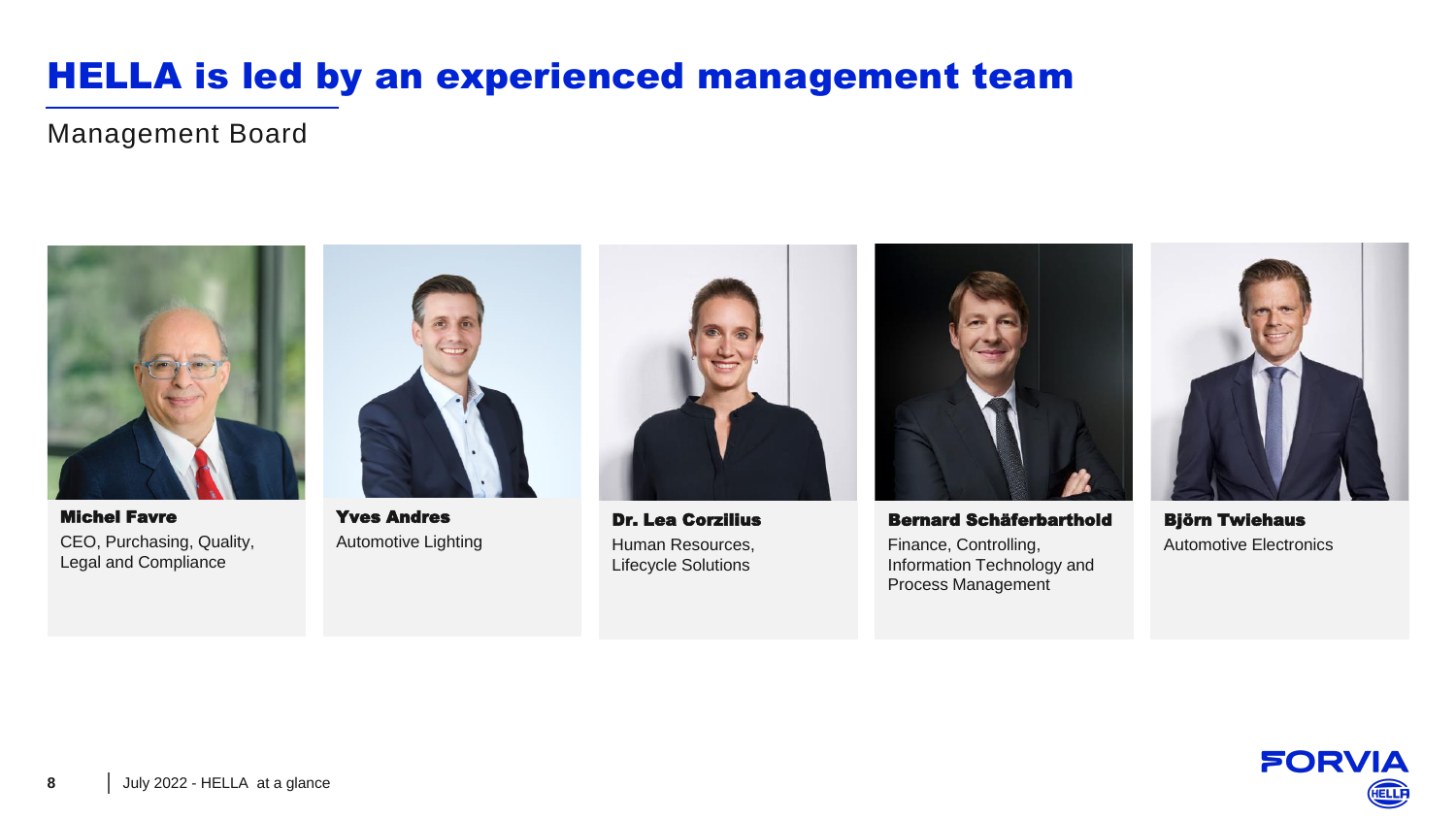# The company is managed via a multidimensional matrix structure

#### Corporate structure



| <b>FORVIA</b>                                                                                                                                | <b>Michel Favre</b><br>President and CEO                                                                                                                       |                                                                                                                        |                                                                                                                                                     |                                                        |  |
|----------------------------------------------------------------------------------------------------------------------------------------------|----------------------------------------------------------------------------------------------------------------------------------------------------------------|------------------------------------------------------------------------------------------------------------------------|-----------------------------------------------------------------------------------------------------------------------------------------------------|--------------------------------------------------------|--|
| HELLA                                                                                                                                        | <b>Business segment</b><br><b>Automotive</b>                                                                                                                   |                                                                                                                        | <b>Business segment</b><br>Aftermarket                                                                                                              | <b>Business segment</b><br><b>Special Applications</b> |  |
|                                                                                                                                              | <b>Business Group Lighting</b><br><b>Yves Andres</b>                                                                                                           | <b>Business Group Electronics</b><br><b>Björn Twiehaus</b>                                                             | <b>Business Group Lifecycle Solutions</b><br>Dr. Lea Corzilius                                                                                      |                                                        |  |
| Finance, Controlling,<br><b>Information Technology and</b><br><b>Process Management</b><br>Bernard Schäferbarthold<br><b>Human Resources</b> | <b>Executive Board:</b><br><b>Stefanie Brettin</b><br>Boštjan Furlan<br>Christian Göke<br>Dr. Christof Hartmann<br>Didier Keskas<br>Dr. Michael Kleinkes       | <b>Executive Board:</b><br>Binyi Bai<br>Heiko Berk<br>Dr. Naveen Gautam<br>Jens Grösch<br>Jens Hunecke<br>Gerold Lucas | <b>Executive Board:</b><br>Stefan van Dalen<br>Inga Haßenewert<br>Saskia Schumacher<br>Christoph Söhnchen<br><b>Ulf Steinberg</b><br>Daniel Wehsarg |                                                        |  |
| Dr. Lea Corzilius                                                                                                                            | Silke Krome<br>Svenja Laurie<br>Peter Neuhoff<br>Ludger Rembeck<br>Michael Sohn<br>Dr. Tobias Sprute<br>Barnabas Szabo<br>Wolfgang Vlasaty<br>Alexander Werner | Andreas Lütkes<br>Karsten Müller<br>David Schajer<br>Guido Schütte                                                     |                                                                                                                                                     |                                                        |  |
| Purchasing, Quality, Legal and<br>Compliance<br><b>Michel Favre</b>                                                                          |                                                                                                                                                                | Jörg Weisgerber<br>Joachim Ziethen                                                                                     |                                                                                                                                                     |                                                        |  |
|                                                                                                                                              |                                                                                                                                                                | <b>International HELLA Companies</b>                                                                                   |                                                                                                                                                     |                                                        |  |

**General partner:** Hella Geschäftsführungsgesellschaft mbH **Managing Directors of Hella Geschäftsführungsgesellschaft mbH:** Michel Favre (Chair), Yves Andres, Dr. Lea Corzilius, Bernard Schäferbarthold, Björn Twiehaus **Chairman of the Supervisory Board:** Klaus Kühn **Shareholder Committee:** Carl-Peter Forster (Chair), Patrick Koller, Nolwenn Delauney, Klaus Kühn, Christophe Schmitt, Jean-Pierre Sounillac



**9**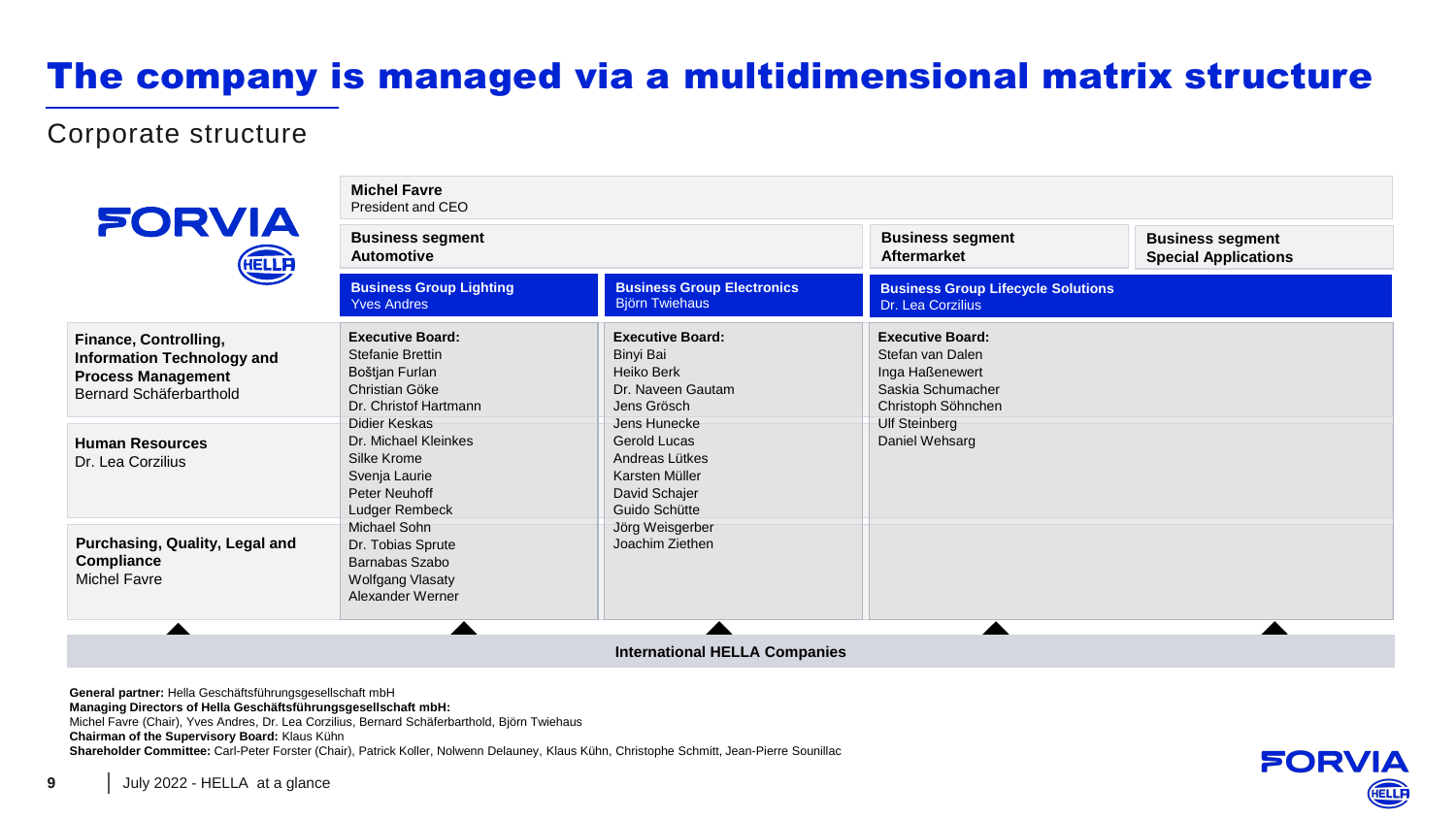# Key performance indicators at a glance

HELLA at a glance

#### Selected key figures

in  $\epsilon$  million and % of sales

|                                                   | FY 2020/2021 | FY 2019/202020 | Change     |
|---------------------------------------------------|--------------|----------------|------------|
| Currency and portfolio-adjusted Group sales       | 6,505        | 5,739          | $+13.3%$   |
| <b>Reported Group sales</b>                       | 6,380        | 5,829          | $+9.4%$    |
| <b>Adjusted EBIT</b>                              | 510          | 227            | $+125.0%$  |
| <b>Reported EBIT</b>                              | 454          | $-343$         | $+232.2%$  |
| Adjusted EBIT margin                              | 8.0%         | 4.0%           | $+4.0$ pp  |
| Reported EBIT margin                              | 7.1%         | $-5.9%$        | $+13.0$ pp |
| Adjusted free cash flow from operating activities | 217          | 222            | $-2.1%$    |
| Reported free cash flow from operating activities | 74           | 205            | $-64.0%$   |
| R&D expenditures                                  | 603          | 620            | $-2.7%$    |
| R&D ratio                                         | 9.5%         | 10.8%          | $-1.3$ pp  |
|                                                   |              |                |            |
|                                                   | 31 May 2021  | 31 May 2020    | Change     |
| Net financial debt / liquidity                    | 103          | $-140$         | $+243$     |
| Equity ratio                                      | 40.6%        | 37.0%          | $+3.6$ pp  |

pp = percentage points